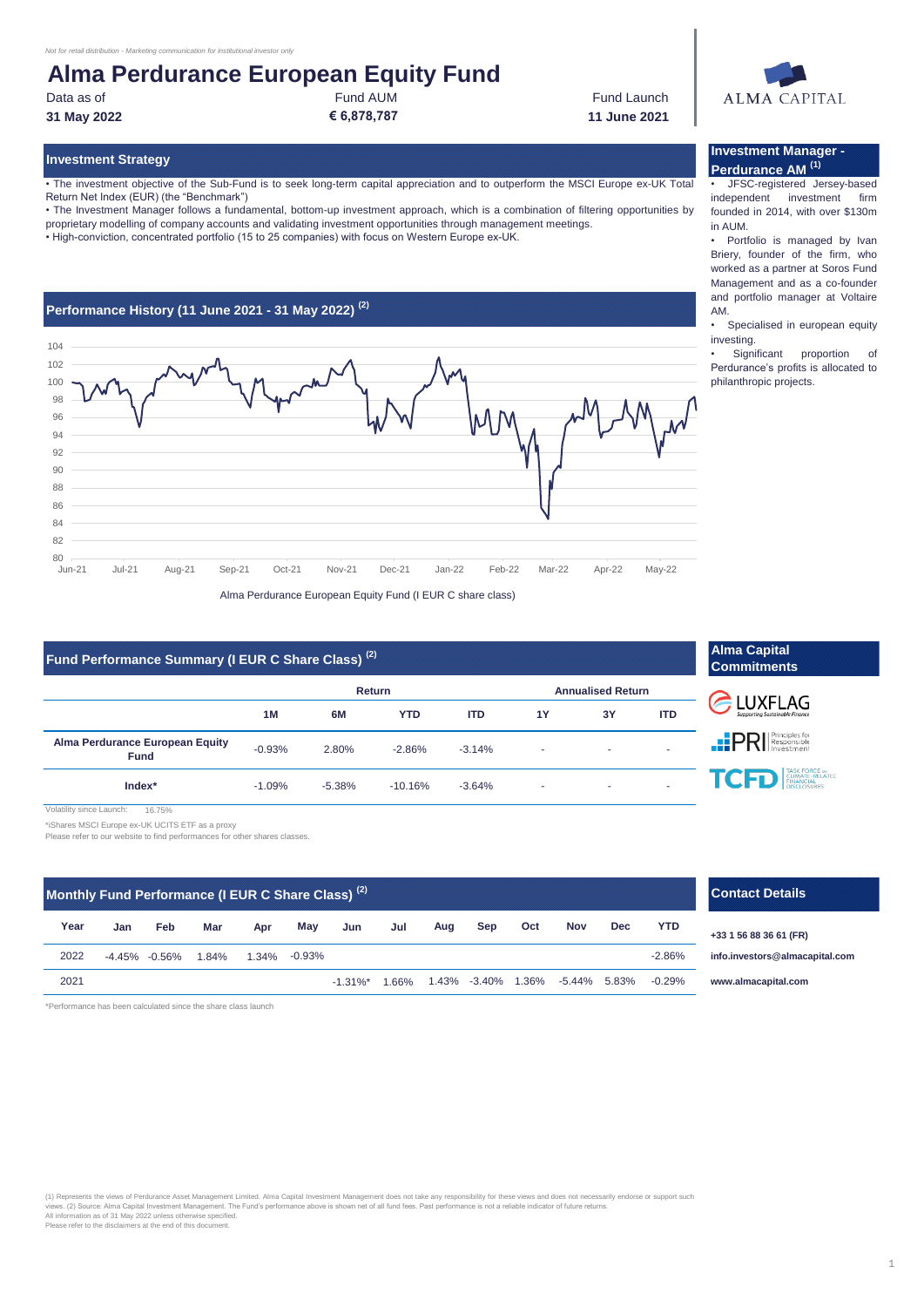# **Alma Perdurance European Equity Fund<br>Data as of<br>Fund AUM**

Data as of **Fund AUM** Fund AUM Fund AUM **Fund Launch** 

**31 May 2022 € 6,878,787 11 June 2021**



#### **Fund Characteristics**

| Portfolio Characteristics <sup>(3)</sup>    |      |        |  |  |  |
|---------------------------------------------|------|--------|--|--|--|
| <b>Main indicators</b>                      | Fund | Index* |  |  |  |
| No. of securities                           | 24   | 351    |  |  |  |
| Weighted Average Market Cap $(\epsilon$ bn) | 22.2 | 87.0   |  |  |  |
| Median Market Cap $(\epsilon$ bn)           | 8.1  | 16.6   |  |  |  |
| Estimated Dividend Yield (%)                | 2.1  | 3.3    |  |  |  |
| Estimated Price / Earnings (x)              | 14.0 | 13.4   |  |  |  |
| Estimated Price / Cashflow (x)              | 7.0  | 8.5    |  |  |  |
| Estimated Price / Book (x)                  | 1.6  | 1.8    |  |  |  |
| Active share (%)                            | 96.1 |        |  |  |  |

\*iShares MSCI Europe ex-UK UCITS ETF as a proxy

**Portfolio Characteristics (3) Sector Exposure (% AUM) (3)**  $\blacksquare$  27.5  $22.0$  $\frac{11.4}{13.1}$ 10.6 16.4 8.9 7.9  $\frac{1}{4}$ .7 4.5 7.1 0.7  $0.0$  $0.0$  1.2 0.0 11.1  $9.1$ 15.6 4.6 3.9 4.2 15.6 Information Technology Industrials Consumer Discretionary Health Care Utilities Communication Services Energy **Materials** Cash & Equivalents Financials Real Estate Consumer Staples ■MSCI Europe ex-UK\* <br>■ Alma Perdurance European Equity

| Top 10 Issuers <sup>(3)</sup> |                               |         |  |  |  |
|-------------------------------|-------------------------------|---------|--|--|--|
| <b>Issuer name</b>            | <b>Sector</b>                 | $%$ AUM |  |  |  |
| <b>WORLDLINE SA</b>           | <b>Information Technology</b> | 8.1     |  |  |  |
| RHEINMETALL AG                | Industrials                   | 7.9     |  |  |  |
| AMADEUS IT GROUP SA           | <b>Information Technology</b> | 5.9     |  |  |  |
| LEONARDO SPA                  | <b>Industrials</b>            | 5.8     |  |  |  |
| <b>INDRA SISTEMAS SA</b>      | <b>Information Technology</b> | 5.2     |  |  |  |
| <b>ACCIONA SA</b>             | <b>Utilities</b>              | 5.0     |  |  |  |
| <b>DEUTSCHE TELEKOM AG</b>    | <b>Communication Services</b> | 4.9     |  |  |  |
| ALSTOM                        | <b>Industrials</b>            | 4.8     |  |  |  |
| ACCOR SA                      | <b>Consumer Discretionary</b> | 4.8     |  |  |  |
| <b>GERRESHEIMER AG</b>        | <b>Health Care</b>            | 4.6     |  |  |  |
|                               | <b>TOTAL:</b>                 | 57.1    |  |  |  |





#### **Key Facts**

| unuk wawananinini                          |                                                                    |  |
|--------------------------------------------|--------------------------------------------------------------------|--|
| <b>Issuer / Manager</b>                    | Alma Capital Investment Funds / Alma Capital Investment Management |  |
| <b>Fund Type</b>                           | Luxembourg UCITS SICAV                                             |  |
| <b>Share Classes</b>                       | <b>I EUR C</b>                                                     |  |
| <b>ISIN-Code</b>                           | LU1687386257                                                       |  |
| <b>BBG Ticker</b>                          | <b>AGUIEHA LX</b>                                                  |  |
| Currency                                   | <b>EUR</b>                                                         |  |
| Management Fee p.a. (4)                    | 0.80%                                                              |  |
| Tax d'abonnement p.a.                      | 0.01%                                                              |  |
| Performance Fee <sup>(5)</sup>             | 20.00%                                                             |  |
| <b>Initial Issue Price</b>                 | € 100                                                              |  |
| <b>Launch Date</b>                         | 11 June 2021                                                       |  |
| <b>Subscription and Redemption Cut-Off</b> | 12:00 p.m. CET (T-1)                                               |  |
| Valuation Day (T)                          | Daily                                                              |  |
| <b>NAV Publication</b>                     | Daily, published on a T+1 basis                                    |  |
| <b>Settlement</b>                          | $T+3$                                                              |  |
| Depositary, Administrator, Transfer Agent  | <b>BNP Paribas Securities Services</b>                             |  |
| Registered Countries <sup>(6)</sup>        | France, Germany, Luxembourg, United Kingdom                        |  |
| <b>SRRI</b>                                | 6                                                                  |  |
|                                            |                                                                    |  |

(3) Source: Alma Capital Investment Management. (4) Management Fee is payable monthly to the Management Company and is calculated on each Valuation Day on the basis of the Net Asset Value of the relevant Share Class. The I